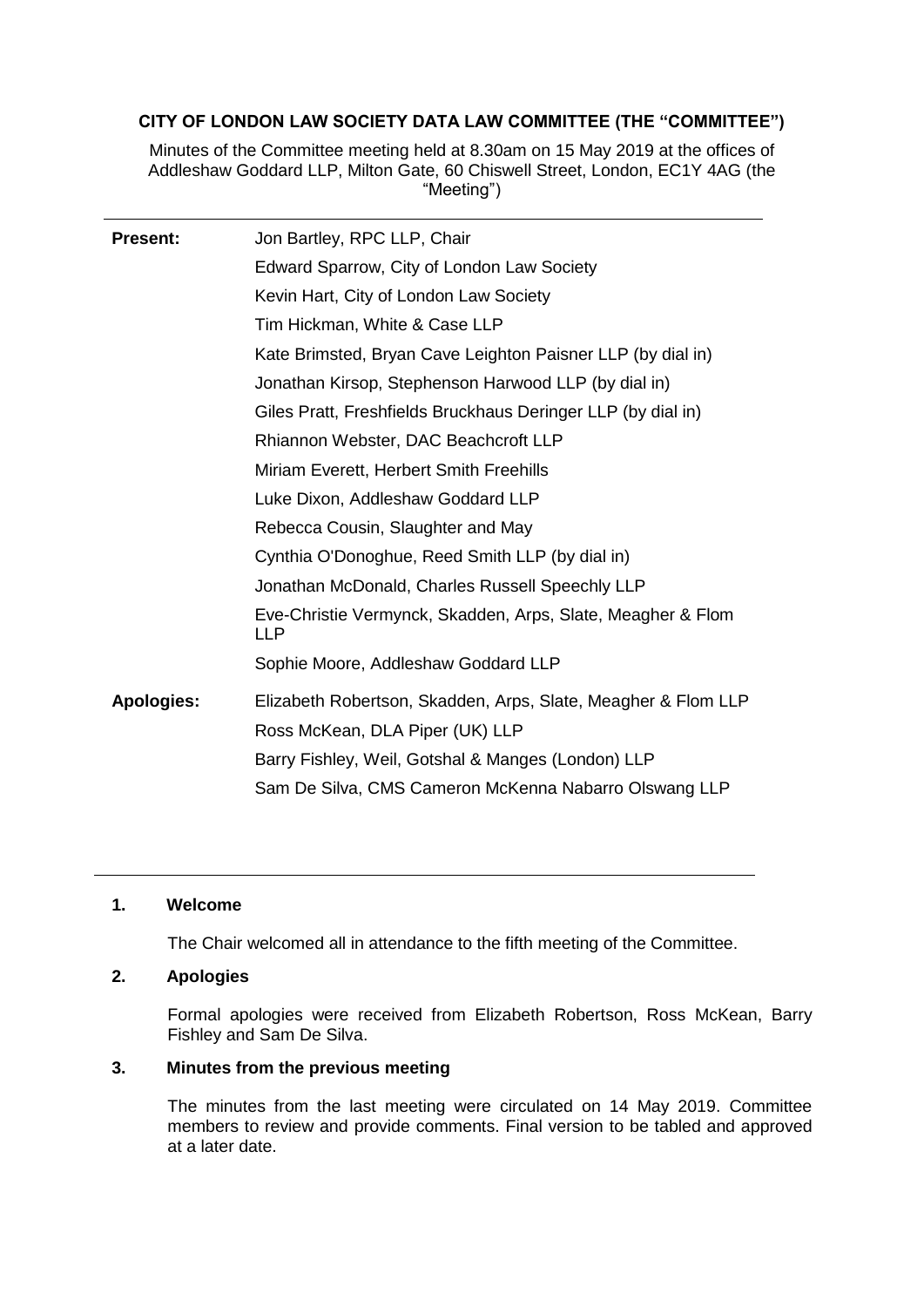## **4. Welcome to Ed Sparrow, the new Chair of the City of London Law Society**

- 4.1 The Committee welcomed Ed Sparrow to the meeting. The Committee discussed the current role of the City of London Law Society (**CLLS**), both historically and moving forward. The Committee discussed the need to spread the word more widely about the type of work the CLLS Committees are doing. Previously, the CLLS sent a quarterly CLLS newsletter to all CLLS Committee chairs. The CLLS is now planning to send these to all Committee members, with a view to extend distribution to all law firms in the future.
- 4.2 The CLLS is also considering how it can become more accessible to younger lawyers. The Committee discussed the fact that this is made difficult by the fact that the Committees are generally made up of more established lawyers, and the CLLS does not organise many socials. The CLLS used to form part of The City of London Solicitor's Company, (the **Company**) but has since split. The Company is more active on the social side, whilst the CLLS serves more of a professional representative function. There is still a large overlap between the CLLS and the Company at a management level.
- 4.3 The Committee discussed some of the other legal organisations the CLLS meets with. For example, the CLLS meets with the SRA on a quarterly basis. In particular, the CLLS Training Committee has been working with the SRA on the upcoming Solicitors Qualifying Examination (**SQE**) to address the weight currently being given to probate in the SQE as compared to contract or tort. The CLLS Regulatory Law Committee is also working with the SRA on the SRA handbook. The CLLS meet with the Law Society, the GC100 and the Legal Services Board on a regular basis.
- 4.4 The Committee discussed the key areas in which the CLLS focuses its efforts. On Brexit, the CLLS have set up two Committees – the Brexit Law Committee advising the Ministry of Justice on the effect of Brexit on the legal systems, and the Mutual Market Access Working Group advising BEIS on the effect on the legal profession. There is concern that the advice isn't having any impact, with the CLLS being advised by civil servants that the fate of Brexit is in the hands of the politicians. As such, the CLLS is also looking to consider how it can influence EU regulators post-Brexit.
- 4.5 The Committee considered how to better engage with the European Law Institute (**ELI**), noting that part of the ELI's mission statement had been to influence EU data regulation. The Committee aims to pick a couple of topics on which to engage with the ELI. The Committee has agreed that Committee members will conduct some further investigation into ELI's work, and will inform ELI of some of the Committee's current work. Data economy was a topic which the Committee thought ELI may wish to engage with the Committee on.
- 4.6 The Committee also noted the CLLS's focus on social mobility. The CLLS recognise that current social mobility efforts are rather fragmented, with both charities and law firms acting independently, but undertaking overlapping work. CLLS's plan is to map what people are doing so that there is more output against the current spend. The Committee noted that unfortunately a lot of firms were not willing to share publically the CSR work they are doing (for instance, those working on Grenfell had not wanted to publicise their work). It was discussed that pro bono CSR professionals tended to proud of what they do and are bit coy about changing their practices. However, it was acknowledged that it makes sense to share best practice. The Committee noted that there were some great examples of social mobility initiatives out there, such as the Stephen Lawrence and City Horizon programmes.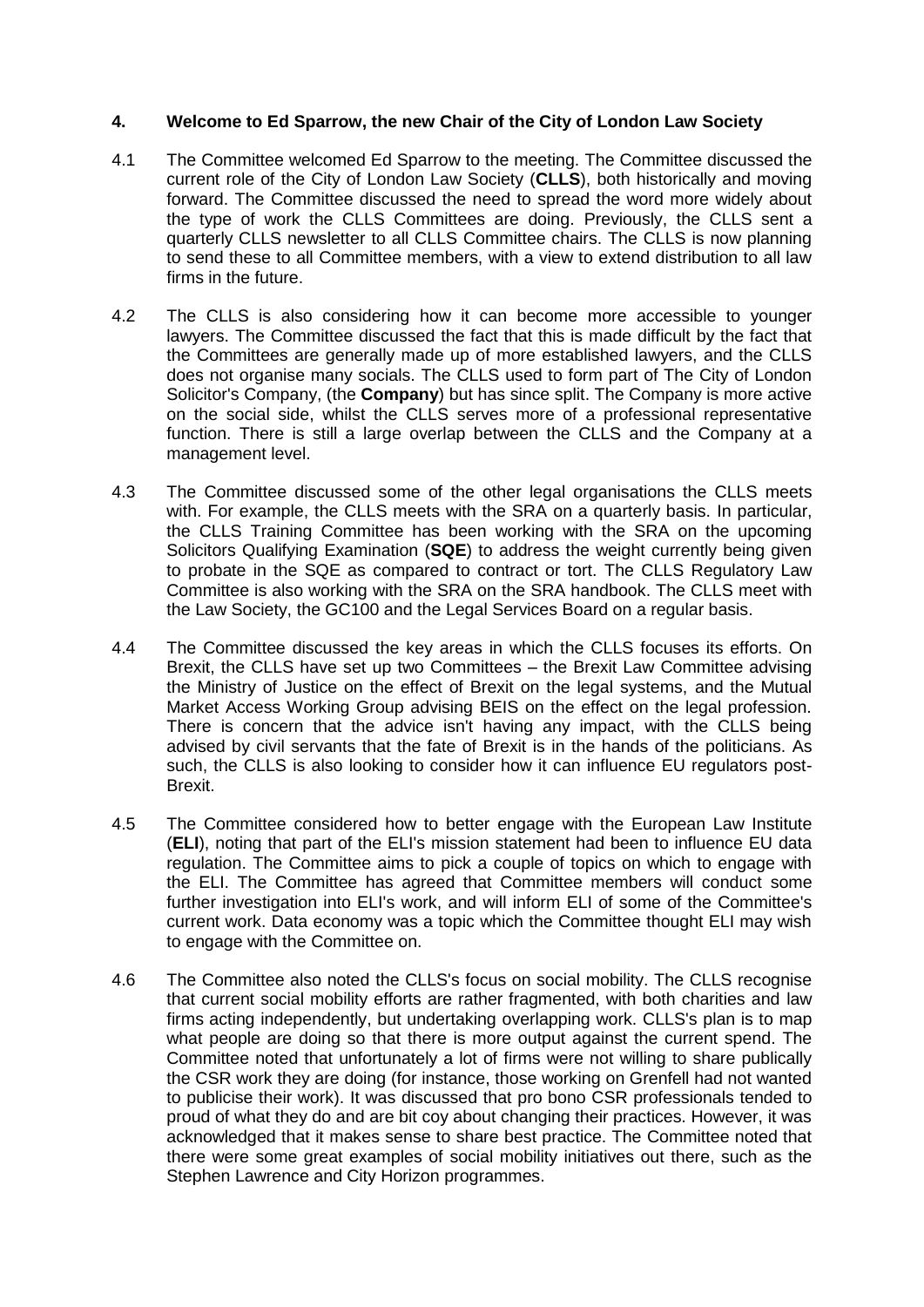4.7 The Committee discussed the current expectation on law firms to resolve the problems of access to justice and diversity, noting that law firms need to be seen as part of the solution rather than the problem. Once Brexit is resolved, the CLLS believe that there is going to be a lot more focus on City law firms. The CLLS wants to encourage City law firms to work more collaboratively on access to justice and diversity initiatives. The Committee also discussed the view held by some that City law firms were the source of the problem in terms of getting solicitors to become High Court judges. The Committee also discussed a recent paper highlighting how the lack of the solicitor representation has more to do with the fact that the job isn't seen as attractive and the application being weighed against solicitors. The Committee noted that if current initiatives to improve access for solicitors come to nothing, it will confirm the assumption that solicitors aren't wanted.

## **5. Proposal to appoint Luke Dixon as Committee Secretary**

Motion to appoint Luke Dixon as Committee Secretary tabled and approved. The Committee to discuss the scope of Committee roles separately.

### **6. Report on Committee member meeting with the Chair of the Centre for Data Ethics and Innovation**

- 6.1 Committee members met with Roger Taylor, Chair of the Centre for Data Ethics and Innovation (the **Data Centre**), in April 2019. The Committee members reported that the centre is currently focusing on advertising and transparency, including artificial intelligence (**AI**) and decision making. The Committee discussed its aim to engage Data Centre by asking them to participate in things that the Committee are doing and confirming who else they were talking to.
- 6.2 The Committee discussed Trevor Phillips's (former chairman of the Equality and Human Rights Commission) criticism of Cambridge University's slavery enquiry. The Committee discussed alternatives that Cambridge University could investigate using AI; for example, how algorithms used by insurance and credit agencies are often biased against people from BAME groups and how this requires further investigation.
- 6.3 The Committee discussed how a lot of their day-to-day work outside the Committee involved requests for advice inside quite a tight regulatory framework, such as the GDPR. The Committee considered whether their role could move to having a more "data ethics" focus, in light of the current interest in the AI debate. However, the Committee did not think that data ethics is going to be a huge challenge for law firms at the moment. Law firms don't use client data from a development perspective; however, this could change as law firms start to use more advanced technology. In the litigation space, AI is already being used to analyse large volumes of documents, but AI does not affect law firm marketing at the moment.
- 6.4 The Committee discussed how they would benefit from having a Committee member or external attendee with greater technological expertise. Committee members to consider appropriate contacts. The Committee considered whether they could have a more informal role within the Committee of tech specialist, who would act not from the perspective of data, but business development more generally. The Committee decided it would be better, as a Committee, to focus on AI algorithms generally, rather than just the data aspects of law tech.

# **7. ICO - Artificial Intelligence Citizens' Juries**

7.1 A Committee member attended the February 2019 Citizens' Juries event. The jury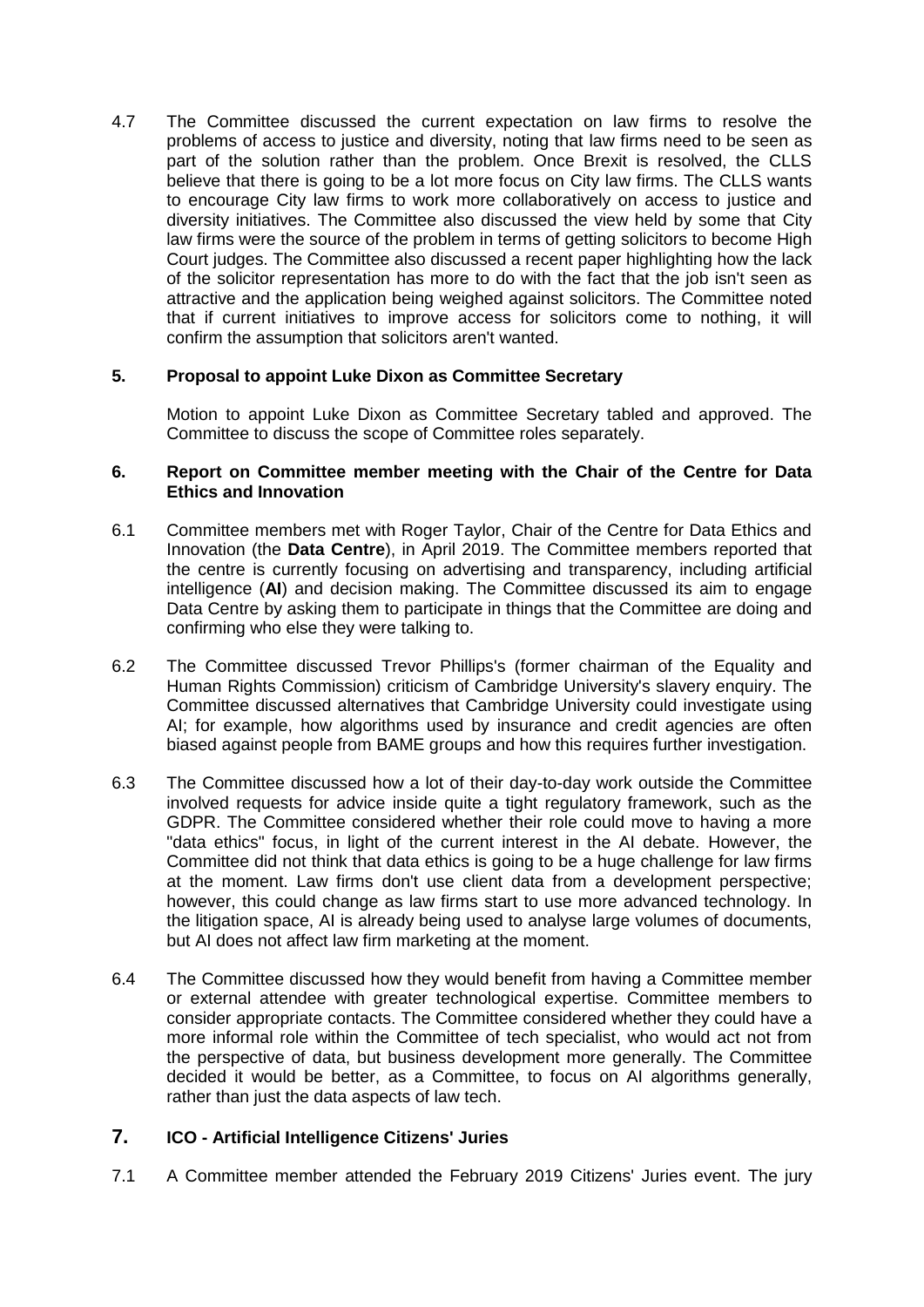was made up of members of the public. The Committee member's responsibility was to explain the current law relating to AI; however, due to the focus of jury questioning, the talk was diverted to data protection. The results of the jury meeting will be published c. 29 May 2019. These results will feed into guidance which will be published by the ICO, the Alan Turing Institute and Manchester University on how organisations should explain AI to users. The Committee members discussed its aim to engage with the Alan Turing Institute moving forward.

### **8. Potential engagement with DCMS, Dan Wiles (Head of International Data Engagement and Evidence)**

8.1 The Committee noted how Dan Wiles may be amenable to coming along to one of the Committee meetings. He has asked the Committee to circulate the meeting minutes so that he has more of a flavour of what is being discussed.

#### **9. Contact from Aimée Burnham at the Global Exports and Investment section of the Economic Development Office of the City of London Corporation – possibility for cooperation**

9.1 Committee members to pick up with Aimee Burnham to further explore the possibility for cooperation.

#### **10. Brexit developments – e.g. Huawei controversy: any perceived risk to adequacy decision?**

10.1 The Committee members noted that they hadn't seen much further news on Brexit from a data perspective. However, the Committee thought the publication of the Keeling Schedule on the changes to the Data Protection Act 2018 affected by the Data Protection, Privacy and Electronic Communications (Amendments etc) (EU Exit) Regulations 2019 were useful. A Committee member had had a client asking about the Huawei issue but this had been more from a 5G, rather than from an adequacy perspective. The Committee hadn't seen anything from its European partners.

### **11. Potential projects for committee e.g. ICO's auditing framework for AI**

- 11.1 The Committee discussed the EDPP that took place on 16 May 2019. Its meeting agenda did not feature anything on the territoriality topic about which the Committee provided information. Otherwise, there was nothing in the agenda which the Committee thought it should imminently comment on.
- 11.2 The Committee noted that the ICO consultation on "Age appropriate design: a Code of Practice for Online Services" was due to finish at the end of May. Committee members to feedback over email should they wish to comment.
- 11.3 Committee to consider possibilities for a new AI focused project, as discussed above.
- 11.4 Committee to consider if it has any comments on the "Online Harms White Paper" from a data perspective. Three Committee members to take the piece away and feedback via email.

#### **12. Report on Commercial Law Committee's recent event with Adidas legal team – potential for Data Law Committee to emulate?**

12.1 Jonathan Davey of Addleshaw Goddard helped the CLLS Commercial Law Committee arrange for Katherine Rosevare, General Counsel and Alex Herrity, Senior Manager, both of Adidas, to lead a CLLS event. The event encouraged junior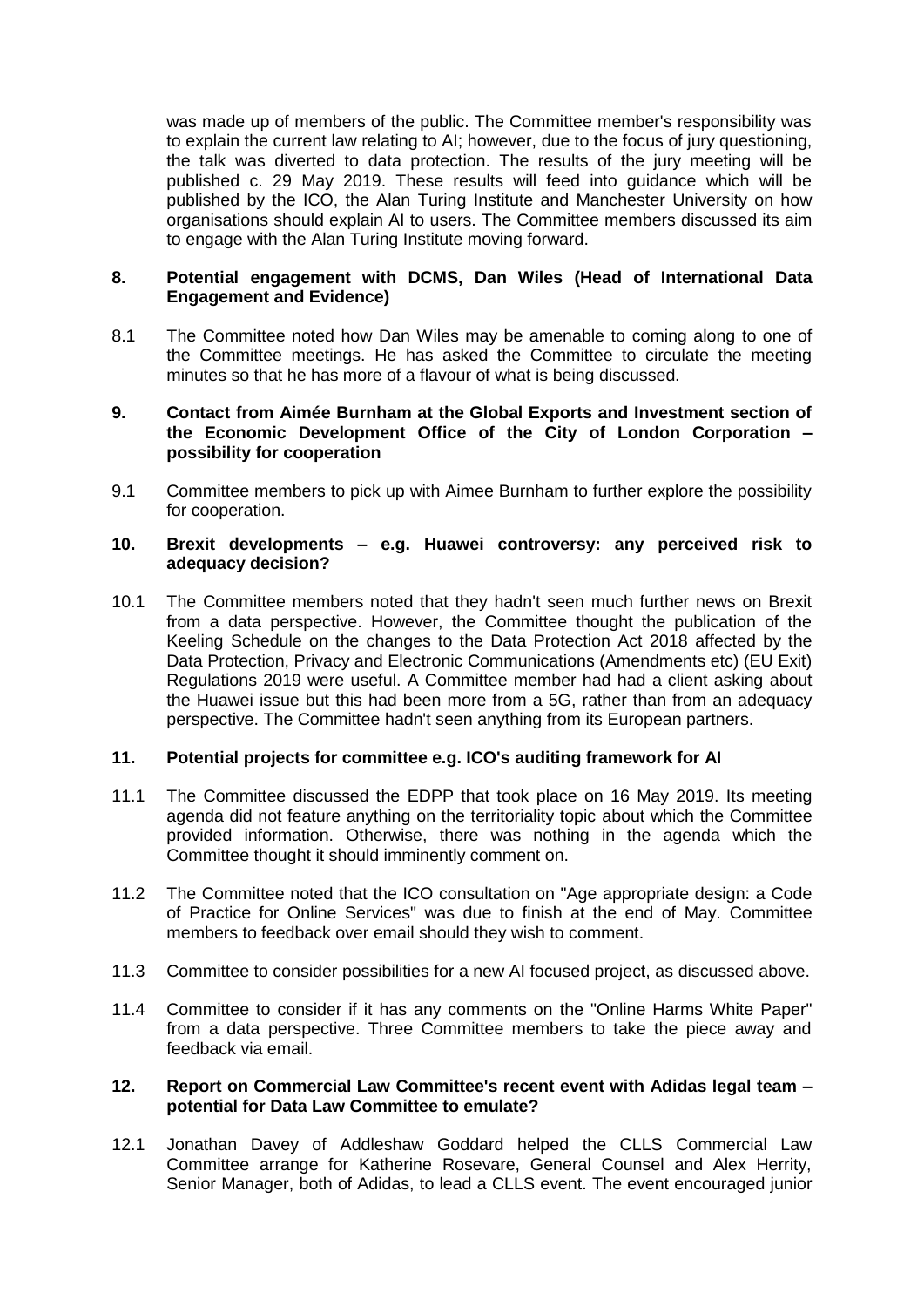attendance and centred on current Adidas tech initiatives and what the Adidas team expect from their private practice lawyers. The Committee discussed how engaged the junior lawyers were, noting that the talk had run over by an hour. The Committee also noted that the CLLS Commercial Law Committee are planning another event for later this year, and the CCLS Construction Law Committee are planning a 3-day seminar in the summer.

12.2 The Committee discussed their interest to emulate the Commercial Law Committee event with a view to holding an event in September/October 2019. It was said that Committee members should use materials produced internally towards CLLS training sessions and consider within their teams appropriate speakers for an event. The Committee members discussed the possibility of using a panel of the Committee members' clients, perhaps including someone from a regulator. The Committee discussed appropriate themes such as data, AI or tech more generally. Committee members decided to organise the event over email with a follow-up meeting (separate to the normal quarterly meeting) closer to the time. The Committee planned to engage associates in their firms to promote the event.

## **13. General discussion re. other developments: legislation, case law, guidance**

- 13.1 A Committee member raised that they had been in discussion with an ICO contact as regards ICO guidance on controllers and processors. The Committee had a number of misgivings about the current ICO guidance (in particular, around the joint controller provisions). The Committee decided that they will collect these views to share with the contact, before inviting that contact to attend a Committee meeting to discuss. A Committee member volunteered to put together some initial bullet points to share with the Committee.
- 13.2 The Committee noted IBPS's recent book release on data processing agreements. The Committee discussed the fact a lot of companies still haven't completed their data processing agreement contract variation projects ; businesses are wanting to send out stock data progressing agreements without adapting the agreements on a bespoke basis.
- 13.3 The Committee discussed the upcoming update to the privacy regulation. Committee members had heard that its release may be delayed, or that the regulation might never be updated.
- 13.4 The Committee considered the recent incident where a German regulator undertaking a cookie compliance sweep of internet sites found that they were all noncompliant. These websites are now being investigated on a case by case basis. However, a Committee member raised the point that Germany never enacted the privacy law so it's not the best example of overall compliance with the applicable laws. The Committee also noted the fact that a lot of the guidance in this area is still being developed; for instance, the ICO is currently updating its cookie policy.
- 13.5 The Committee also discussed briefly an ECJ case on cookies, whose ruling was more aligned with the Austrian / German view than the ICO. The Committee thought this was unusual as ICO's stance is usually the more conservative. The ECJ had ruled that paywalls were not required, but it was unclear what the position was on consent.
- 13.6 The Committee also discussed a data anonymisation case (The University of Bristol v